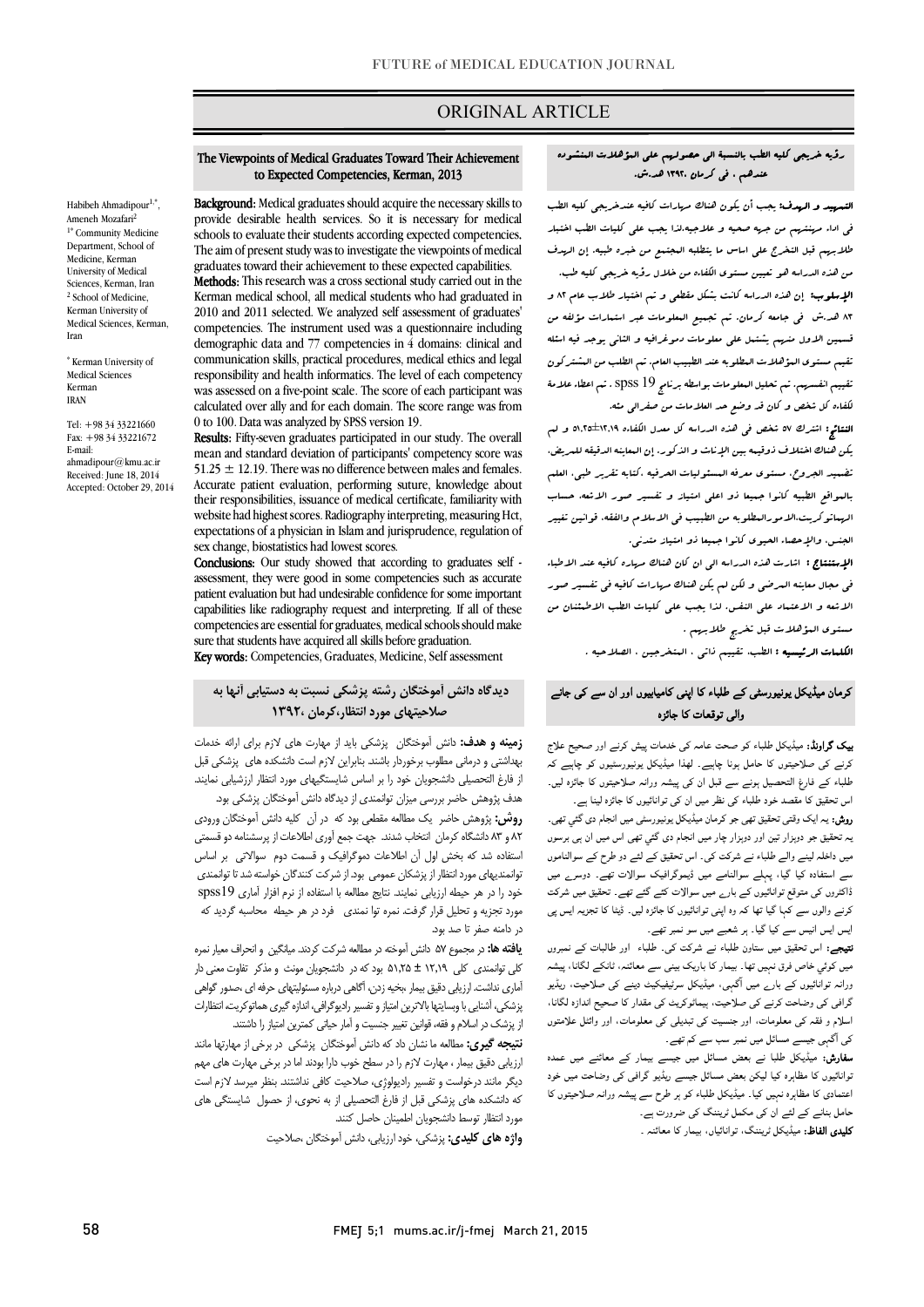## INTRODUCTION

The successful completion of a medical school education should provide students with a level of knowledge and skills necessary to carry out a doctor's daily duties(1). They should acquire the necessary knowledge and skills for management of health services with a scientific background and necessary skills to conduct research and be able to make plans to improve the health level of the community (2) . In other words, as well as, Learning theoretical knowledge ,the ability of careful observation, analyze and applying theoretical knowledge according the patient's condition, learning practical skills and the ability to communicate with others are the main characters expected and required for them (3). While the level of training is usually evaluated in medical exams, it stands to reason that the results of these exams do not represent the whole truth of how well-prepared a medical student feels at doing a doctor's job (1). The Viewpoints of graduates who have been in the workplace can be helpful for educational systems to revise training programs and enhance curriculum quality and productivity $(4)$ . In medical education we can mention quality when students achieve to required competencies determined in the objectives of training programs(5). Studies that evaluated the capabilities of general practitioners and medical graduates show that the situation is not so good(3, 6, 7). Undoubtedly this situation would cause stress among young physicians and likely impede the provision of desirable services to the patients(7).

Iranian General Medical Council approved "The minimum expected competencies of medical graduates" in 2009. These competencies are categorized in several domains including: health promotion, disease prevention and physician roles in health care system, clinical and communication skills, practical procedures, medical ethics and legal responsibilities, health Information Technology, research and lifelong learning (8). Each medical school need to make sure that its graduates have acquired these competencies. The aim of present study was to investigate the viewpoints of medical graduates toward their achievement to these expected capabilities through self assessment.

### METHODS

This research was a cross sectional study carried out in Afzalipour medical school, Kerman, IRAN. All medical students who had graduated in 2010 and 2011 were selected by census method. We analyzed self assessment of graduates' competencies. The instrument used was a questionnaire including demographic data, participants' grade point average and 77 competencies in 4 domains: clinical and communication skills, practical procedures, medical ethics and legal responsibility and health informatics. The level of each competency was assessed on a five-point likert scale, 1 for very weak and 5 for very good. We also asked them to rank the importance of each competency on a three-point scale, 1 for insignificant and 3 for significant importance.

The validity of the questionnaire confirmed by a number of experts and its reliability determined using Alfa Cronbach 0.8. Data was analyzed by SPSS version 19. The score of each

 participant was calculated (total scores of each domain minus the number of the competencies in that domain, divided by the maximum minus the minimum score in that 0 to 100. Zero indicates a very weak competency and one hundred for a very good competency. The mean and standard deviation of scores was calculated as overall mean and for each domain. Then compared between males and females using independent T-test. domain multiplied by a hundred). The score range was from

#### RESULTS

 Eighty-four medical students graduated from Kerman Faculty of Medicine during 2010 and 2011. Fifty-seven graduates deviation of participants' age, grade point average and preinternship test score was  $28.61 \pm 2.2$  years,  $15.84 \pm 1.16$ , 124.01±18.07, respectively. Twenty –nine graduates were (51%) males and 29 (51%) married. Table1 shows the overall mean score and the mean<br>graduates' competencies. (68%) participated in our study. The mean and standard mean score and the mean score of each domain for medical

| Table 1. The overall mean score and the mean score<br>of each domain for medical graduates' competencies |                   |  |  |  |
|----------------------------------------------------------------------------------------------------------|-------------------|--|--|--|
| Domain                                                                                                   | $Mean \pm SD$     |  |  |  |
| Clinical and communication skills                                                                        | $60.48 \pm 10.84$ |  |  |  |
| Practical procedures                                                                                     | $47.27 \pm 11.18$ |  |  |  |
| Medical ethics                                                                                           | $59.64 \pm 20.50$ |  |  |  |
| Legal responsibility                                                                                     | $47.48 \pm 20.01$ |  |  |  |
| Health informatics                                                                                       | $51.93 \pm 23.08$ |  |  |  |
| Overall competency                                                                                       | $51.25 \pm 12.19$ |  |  |  |

 The overall mean and standard deviation of participants' competency score was  $53.42 \pm 12.5$  in males and  $49.4 \pm 11.89$ in tentates. This difference was not statistically significant in<br>independent T- test. (pv>0.05). Also no statistically significant difference was observed in the mean and standard deviation of participants' competency score for each domains between males and females  $(pv > 0.05)$ . There was not a statistically participants' grade point average, pre internship test score and duration of graduation. The mean score of importance of each competency in each domain was not statistically significant between males and females participants except in the clinical important than females. (pv=0.034). in females. This difference was not statistically significant in significant relationship between the overall mean score and and communication skills that males assessed it more

 The highest scores in each domain belonged to ability to accurately evaluate patient by history, physical examination and diagnostic procedures, performing suture, knowledge about physician's responsibilities, Issuance of medical each domain belonged to radiography request and interpreting, measuring Hct by micro tube, expectations of competent physician in Islam and jurisprudence, regulation of sex change, applying biostatistics .( Table 2). Certificate, familiarity with websites and the lowest scores in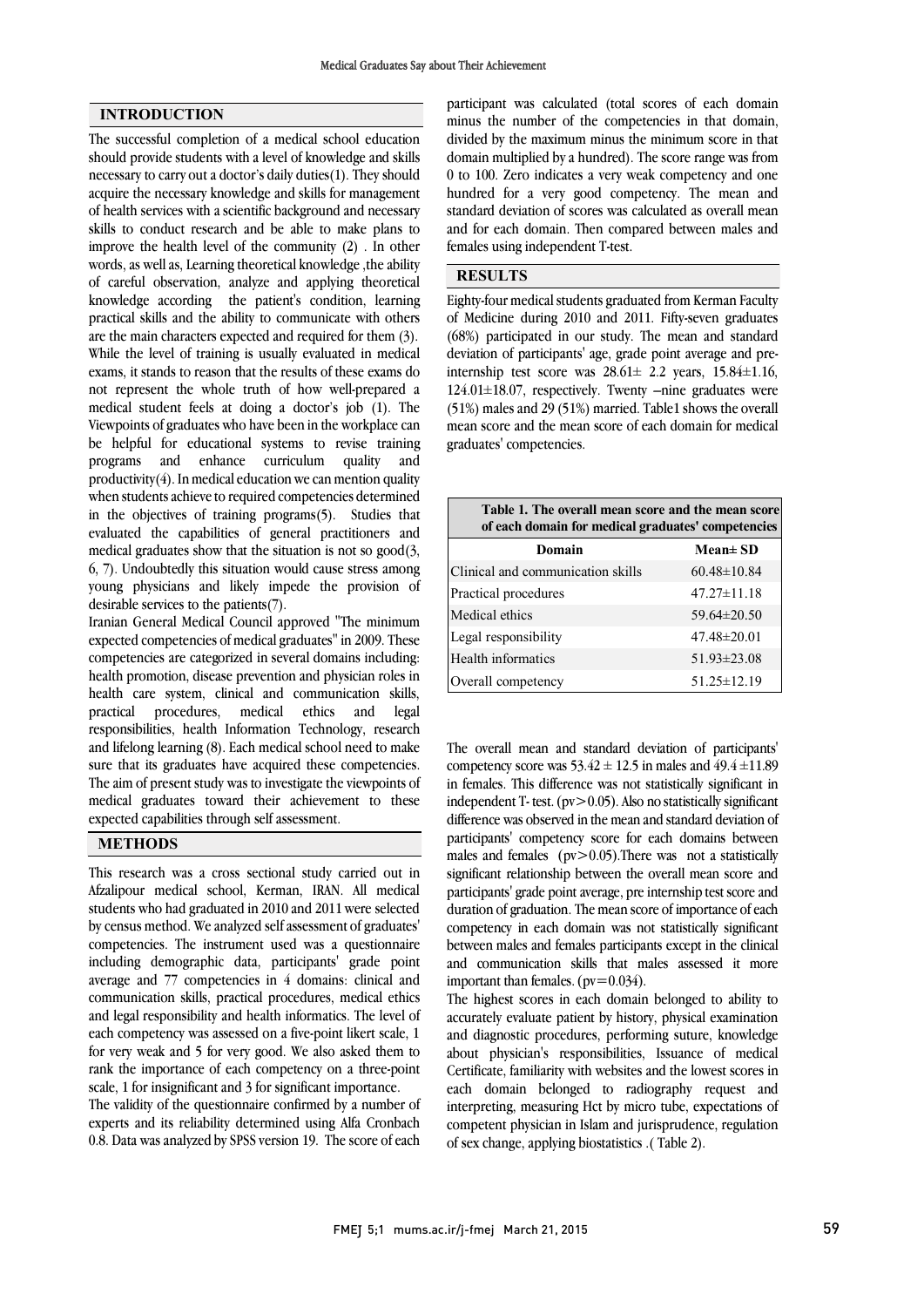$\overline{a}$ 

| Table 2. The highest and lowest mean score of competencies in each domain according graduates' viewpoint |                   |                                                                                                            |                 |  |  |  |
|----------------------------------------------------------------------------------------------------------|-------------------|------------------------------------------------------------------------------------------------------------|-----------------|--|--|--|
| Domain                                                                                                   |                   | Competency                                                                                                 | $Mean \pm SD$   |  |  |  |
| Clinical<br>communication skills                                                                         | and Highest score | evaluate patient by history,<br>Ability to accurately<br>physical<br>examination and diagnostic procedures | $3.94 \pm 0.71$ |  |  |  |
|                                                                                                          | Lowest score      | radiography request and interpretation                                                                     | $3.00 \pm 0.95$ |  |  |  |
| Practical procedures                                                                                     | Highest score     | Performing suture                                                                                          | $4.4 \pm 0.67$  |  |  |  |
|                                                                                                          | Lowest score      | Measuring Hct by microtube                                                                                 | $1.45 \pm 0.75$ |  |  |  |
| Medical ethics                                                                                           | Highest score     | Knowledge about physicians responsibilities                                                                | $3.52 \pm 0.93$ |  |  |  |
|                                                                                                          | Lowest score      | Expectations of competent physician in Islam and jurisprudence                                             | $3.07 \pm 1.09$ |  |  |  |
| Legal responsibility                                                                                     | Highest score     | Issuance of medical Certificate                                                                            | $3.2 \pm 0.96$  |  |  |  |
|                                                                                                          | Lowest score      | Regulation of sex change                                                                                   | $2.58 \pm 1.04$ |  |  |  |
| Health informatics                                                                                       | Highest score     | Familiarity with websites                                                                                  | $3.23 \pm 1.00$ |  |  |  |
|                                                                                                          | Lowest score      | Applying biostatistics                                                                                     | $2.8 \pm 1.03$  |  |  |  |

| Table 3. The most and less important competency according graduates' viewpoint |                    |                                                                |                 |  |  |  |
|--------------------------------------------------------------------------------|--------------------|----------------------------------------------------------------|-----------------|--|--|--|
| Domain                                                                         |                    | Competency                                                     | $Mean \pm SD$   |  |  |  |
| Clinical<br>communication skills                                               | and Most important | Ability to engross the trust of patients and society           | $2.89\pm0.30$   |  |  |  |
|                                                                                | Less important     | Radiography request and interpreting                           | $2.52 \pm 0.6$  |  |  |  |
| Practical procedures                                                           | Most important     | Adult CPR<br>Approach to pneumothorax                          | $2.87 \pm 0.38$ |  |  |  |
|                                                                                | Less important     | Skin KOH preparation                                           | $1.53 \pm 0.65$ |  |  |  |
| Medical ethics                                                                 | Most important     | Knowledge about physicians responsibilities                    | $2.76\pm0.46$   |  |  |  |
|                                                                                | Less important     | Expectations of competent physician in Islam and jurisprudence | $2.41 \pm 0.65$ |  |  |  |
| Legal responsibility                                                           | Most important     | Issuance of death certificate                                  | $2.64 \pm 0.58$ |  |  |  |
|                                                                                | Less important     | Regulation of sex change                                       | $2.39 \pm 0.7$  |  |  |  |
| Health informatics                                                             |                    | Most important Familiarity with websites                       | $2.55 \pm 0.6$  |  |  |  |
|                                                                                | Less important     | Applying biostatistics                                         | $2.44\pm 0.6$   |  |  |  |

Table 3. shows the most and the less important competency  $\overline{a}$ according graduates' viewpoint.

 $\overline{a}$ 

## DISCUSSION

 Our study revealed that Kerman medical graduates assessed reported the competency of Kerman Medical graduates was intermediate in diagnosing and treating orthopedic problems. It recommended that universities recognize weaknesses of graduated general practitioners according to can prevent more problems from occurring in the work setting and higher levels of education of these general their capabilities intermediate. Poor Amiri and colleagues a compiled program. Moreover, annual education programs practitioners(9).

 Mahram and colleagues revealed Of 33 target skills, lack of half of the physicians. This study concluded, revision in the contents of clinical educational courses and based on real need, increasing skills training, collecting and strict execution of "Log Book" in all clinical internship courses, establishment of "OSCE" method for assessment of skills in desirable professional skills in 16 items was found in at least

 for training skills in graduate physicians, are suggested(3). Moattari and Fallahzadeh showed that medical graduates of Shiraz University had lowest scores in geriatrics; nutrition, practice management, and advanced procedures .They centered rather than community oriented. Therefore, improving the competencies needed by the society such as geriatrics, nutrition, practice management, and advanced procedures requires more attention in the educational Osvaris study, it is found that the senior medical students assessed their level of knowledge and skill between low and intermediate. It concluded that the curriculum of the medical school does not satisfy the expectations that the newly necessary for the primary health care services(2). Ghazanfari found the existing adjustment between clinical training and the occupational needs of the medical graduates is not completely adequate and satisfying .Thus the need for evaluating the quality of clinical training is emphasized to intern trainees, and designation of re-educative workshops concluded their medical education program is more patientprograms as well as continuing medical education. (6). In graduated physicians have the sufficient knowledge and skills

 $\overline{a}$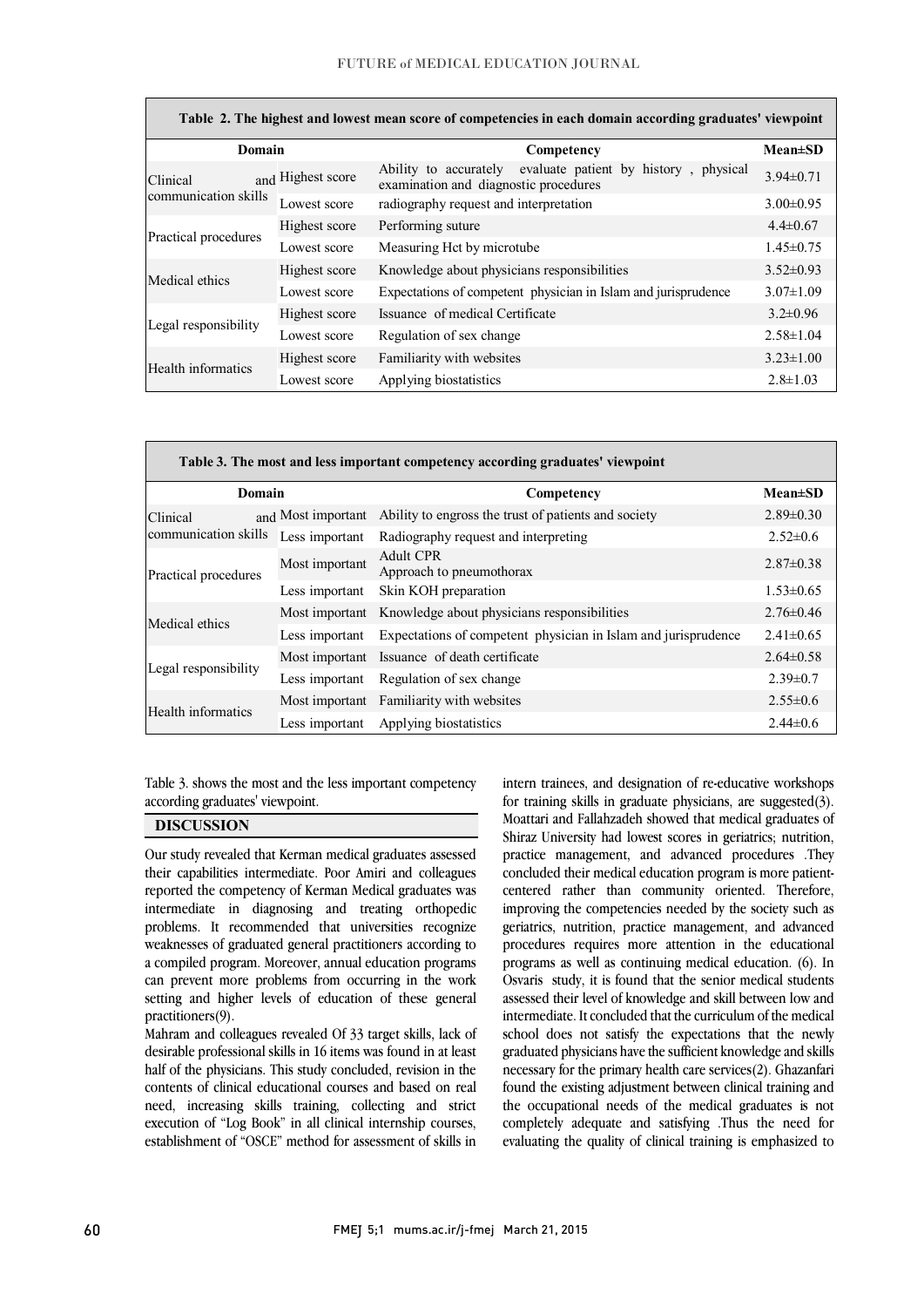increase the effectiveness of educational programs for future occupation of medical students(10).

Present study showed that male and female participants assessed their capability at similar levels. In this context, there are conflicting results. Some findings indicated that male students assess their capability higher and female students assess it lower than their teachers' evaluation, while, some showed there is no difference between male and female students self-assessment(6).Mahram found that the skill of urinary catheterization in male and female patients, by male or female physicians, both showed significant difference . The relationship between the gender of physician and the skills of management of a normal vaginal delivery showed a significant difference whereas such relationship between the gender and management of post delivery complications demonstrated an insignificant difference(3). Poor Amiri revealed no difference between male or female physicians in diagnosing and treating orthopedic problems(9).

Taleb Abadel and Hattab revealed that graduates in general, and those of younger age groups in particular, tend to overestimate their clinical skills and competency(1), our study also showed a weak reverse relationship between age and graduate self assessment scores but it is not significant statistically .

Present study revealed competencies such as ability to accurately evaluate patient by history, physical examination and diagnostic procedures, performing suture, knowledge about physician's responsibilities, Issuance of medical Certificate, Familiarity with websites had highest and competencies such as request and interpreting of radiography, measuring Hct by micro tube, expectations of competent physician in Islam and jurisprudence , regulation of sex change, applying biostatistics had lowest scores in each domain . Moattari found the highest scores belonged to the competencies including case presentation, basic procedures , tests interpretation and diagnostic decision-making(6). In Amini's study, medical interns evaluated themselves weak in competencies like LP, tracheal intubation, putting splint and chest tube ,removing a foreign body from the eye and ear (7).Mahram showed that general practitioner had no perfect and satisfactory capability in significant number of practical skills (3). Poor Amiri demonstrated the highest competency level was related to the domains of treatment of fractures and dislocation, the initial treatment of open fractures, and diagnosis of fracture and dislocation and the lowest competency level was related to the domains of congenital deformity of feet, musculoskeletal system tumors, and congenital dislocation of the hip (9).

Mirfeizi suggested "implementation of OSCE (Objective Structured Clinical Examination)is as a reliable and valid means of evaluating knowledge and clinical practice of midwifery students"(11),but our study was conducted as self assessment. It is an educational tool to measure knowledge and skills for adults (3, 6).Self-assessment programs can promote reflection on personal performance, identify reactions to self-assessment, evaluate the reliability of marking, identify reasons for discrepancies between scores of assessor and assessee(11) .There are several studies

 evaluating the abilities of their students and graduates through self assessment(3-7,9,10,12-16). Taleb Abadel found there is a wide discrepancy between the graduates' self-assessment and experts' assessment, particularly in the level of inadequate their clinical competency as inadequate, the experts rated more than 32% of the graduates as inadequate(1). performance. While only 12.4% of the graduates perceived

 Delaram and Tootoonchi revealed the results of instructors' assessment and that of students are similar. This may indicate extent, similar to their instructors. Students' opinions on their own performance and using it by instructors in student assessment may help in correction of contemporary evaluation scores (14). Self-assessment without comparison to some recognition of serious weaknesses, particularly in residents and physicians early in their careers. However, the process of comparing self-assessments with external standards can only lead to improvement if the physician is made aware of assessment based on credible data and established standards(1). Preliminary research does indicate that self- assessment of clinical skills in medical schools improves the ability to self-assess. Brown and Knight suggest that self- student than does traditional assessment (7) .There are several reasons for inaccuracy in self- assessment. Students do not understand what is expected of them. Most medical students are people who have performed well at school and have them a self- confidence that may be resistant to modification. Scoring of potential or ideal (rather than actual) performance and effort rather than achievement. Accuracy in self-assessment of skills can be fostered by performance-based feedback along that students can judge their own performance, to some external standard such as an expert rater may not allow discordance between his/her self-assessment and an assessment fosters a different, more powerful view of the received strong positive feedback from a young age, giving with explicit criteria for students (7).

Our study showed that graduating medical students were good in some competencies such as accurate patient evaluation by history, physical examination and diagnostic procedures, performing suture, knowledge about their responsibilities, had undesirable capability in radiography request and interpreting, measuring Hct by micro tube, expectations of competent physician in Islam and jurisprudence, regulation of sex change, applying biostatistics. Due to the specific nature of knowledge and skills to provide optimum health services. Enhancing the quality of medical training programs can result in more competent graduates and more effective care to the community. So it is necessary for medical schools that before graduation. Paying attention to the core curriculum during clerkship and internship courses is suggested. It is true that there are some weak points about self assessment, but it could be used as a first step in evaluation of the capability and issuance of medical certificate, familiarity with website. They medicine, medical graduates should acquire the necessary evaluated their students according expected competencies it is necessary to use more objective tests in the next steps.

 Our evaluation method was based on graduates self – assessment. Although self-assessment can motivate students to acquire the expected competencies, participants may evaluate themselves lower or higher than actual situation in